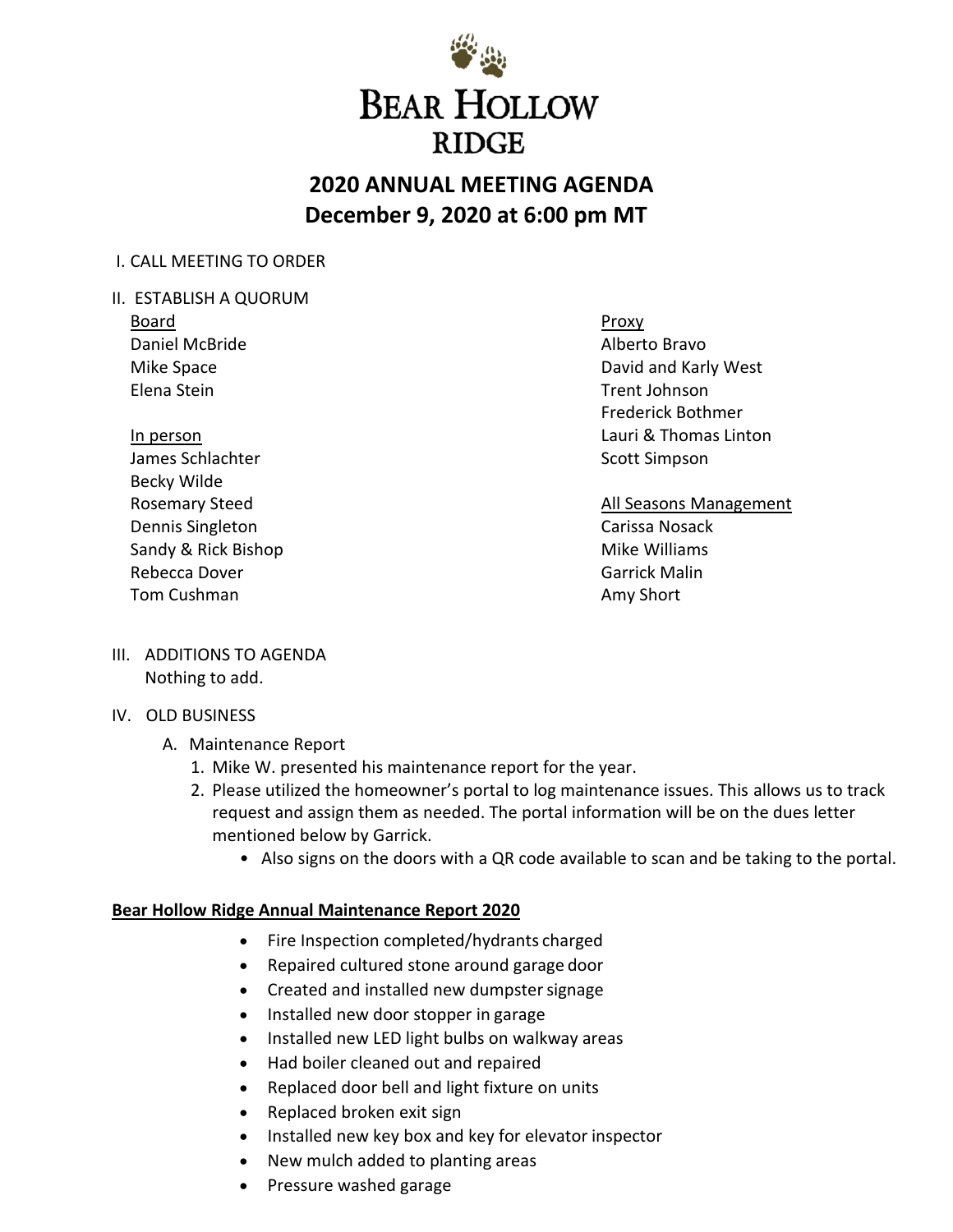- Replaced broken hydraulic arm on garage entrance door
- COVID sanitization pumps installed
- Removed and replace fallen porch ceiling on patio
- Sealed rain gutter leaks
- Garage door openers programed as homeowners request

### **Capital Improvement Projects**

- Obtained estimates for spalling concrete on walkways and staircase
- Obtained estimates to stain exterior wood
- B. Approval of 2019 Meeting Minutes
- C. Spa Lease Agreement
	- 1. The association has budgeted funds for legal counsel on resolving the spa agreement between BHR and LBH.
	- 2. The board has authorized the attorney to continue to negotiate on the association behalf.
		- Our goals, and where we would like to end up.
	- 3. Earlier this summer the Lodges at Bear Hollow resurfaced the spa area, end of last year there was a lot of maintenance due to failed test with the county.
		- With the maintenance they added a Key pad, but we no longer have access.
		- The mechanical room for the hot tub is on lodges property and the actual spa is on BHR's property. Which adds to the nonfunctioning agreement.
		- We are requesting documentation for the money they have spent.
		- A survey was sent out to BHR homeowners and it was decided that they do not want to pay for the hot tub.
			- Working on leasing the space to LBH, and continuing to negotiate getting out of the agreement the developer put into place.
			- Our association already has the insurance and liability, which is small.
			- Since they have blocked access the negotiations should go well.
			- No payment has been authorized for any of their invoices they have submitted.

### V. NEW BUSINESS

- A. Financials
	- 1. 2021 Budget
		- Garrick Malin provided a detailed report of the budget.
		- Insurance has gone up in the Park City area due to increased fire area
			- ASR did their due diligence to make sure you have the best rate.
		- The reserve fund was changed to \$4,000 less than anticipated due to the insurance rate increase, and dues increase to maintain the reserve fund contribution.
			- Only two homeowners responded on the special assessment
		- Settled on the option to try and keep dues as low as possible keeping in mind the capital projects that are needed.
		- Need to raise the dues, and there needs to be a special assessment, but taking the conservative approach. The special assessment is seed money for the capital reserve.
		- Once the spa negotiations are over those funds will be transferred.
		- Don't want to paint and stain the wood until the root cause is taken care of.
		- The board cannot authorize any capital improvement expenses if they exceed a